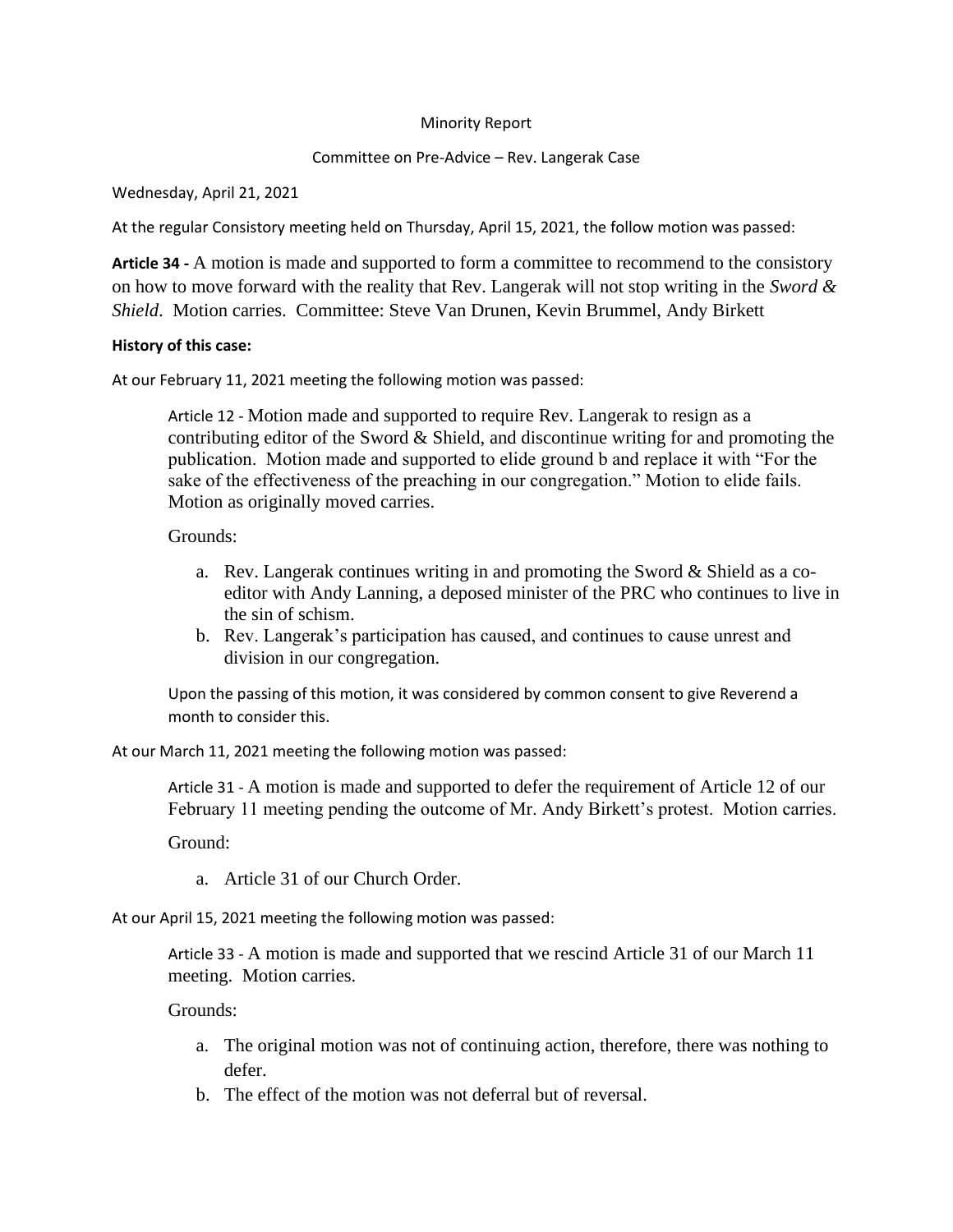The Bible and Church Order must govern the Consistory as it considers the appropriate response to Rev. Langerak's refusal to abide by the ruling and decisions of the elders.

I am convicted that Rev. Langerak has God given freedom to write in *Sword & Shield*.

- 1. Article 84 of the Church Order which reads, "No Church shall in any way lord it over other Churches, no Minister over other Ministers, no Elder or Deacon over other Elders or Deacons."
- 2. The freedom, and the command to stand in the freedom, comes from his King, Christ Jesus. "Stand fast therefore in the liberty wherewith Christ hath made us free and be not entangled again with the yoke of bondage" (Gal. 5:1). When Crete's consistory tries to rob Rev. Langerak of that freedom, Rev. Langerak's response must be to not give "place by subjection, no, not for an hour; that the truth of the gospel might continue with you" (Gal. 2:5).
- 3. This motion forces our minister to violate his conscience concerning the oath he took in the Form of Ordination of the Ministers of God's Word, to "and refuting with Holy Scriptures all schisms and heresies which are repugnant to the pure doctrine.…Concerning the refutation of false doctrine, the same apostle said (Titus 1:9) "That a minister must hold fast the faithful word of God that he may be able by sound doctrine both to exhort and convince the gainsayers".
- 4. When the elders see strife and division in the congregation of our Lord, I believe our calling is to root-out the cause of the disunity. Since unity is based upon the truth, it follows that disunity is found when the truth is being assaulted. Ephesians 4 :15 But speaking the truth in love, may grow up into him in all things, which is the head, even Christ There is no evidence that the unrest in our congregation is the result of the writing of our minister in the Sword and Shield.

This is demonstrated by the fact that there is unrest throughout our denomination of churches.

While this simplifies our work- to use the writing of our minister in Sword and Shield as a scapegoat for unrest, we must recognize- based in part by our own discussions when we formulated this motion- that forcing our minister to stop publishing in this magazine will solve nothing.

Because the magazine is not the cause of unrest.

Out of love for the flock of Christ over which we are overseers, we should address the real cause of unrest.

The unrest is doctrinal.

It is the false doctrine which is refuted in the preaching and the writing by Rev Langerak. Since this action will *solve* nothing, what *will* it do?

The result of this motion will be to silence the admonitions of the gospel that we hear every Sunday

It may bring the false, temporary, earthly peace of not having our conscience pricked by polemical, personally convicting, antithetical preaching of the Word.